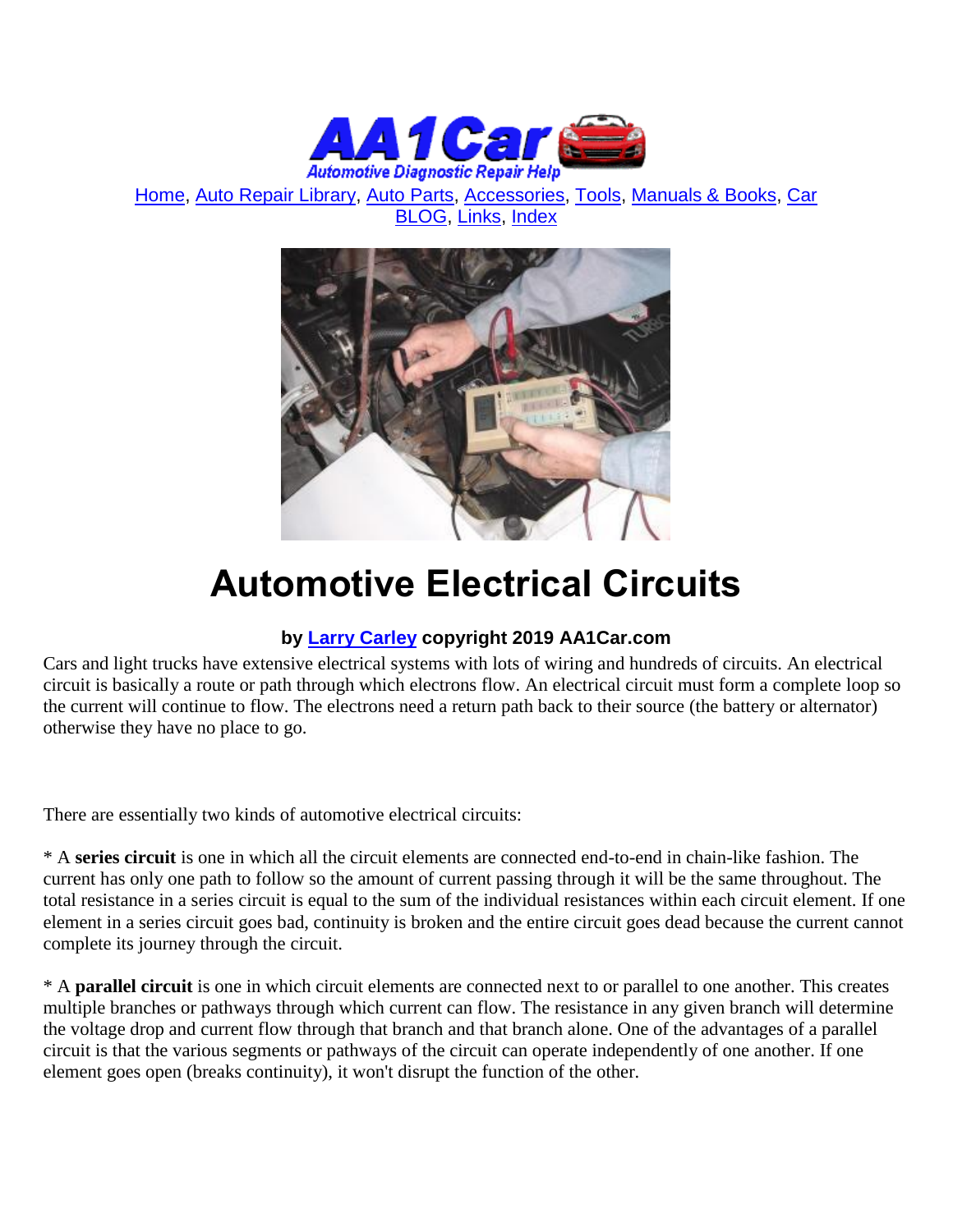Some circuits combines elements of both a series and parallel circuit. These would be called a **series-parallel electrical circuit**. In this type of circuit, part of the circuit might have loads in series while in another part the loads would be parallel.



Troubleshooting automotive electrical circuits often requires measuring volts, amps or ohms. These are three basic units of measurement that are used to describe what goes on inside an electrical circuit.

# **VOLTS**

**Voltage** is the difference in electrical potential between two points, or the amount of "push" that makes the electrons flow. It's also called the Electromotive Force (EMF). It is like the pressure that forces compressed air through a hose, but instead of being measured in pounds per square inch, voltage is measured in units called Volts.

You can measure volts with a digital or analog voltmeter. For late model vehicles, a digital voltmeter is recommended because the voltage levels you are measuring often have to be read down to tenths of a volt (0.1 volt).

All passenger car and light truck electrical systems are 12 volts and have been since the mid-1950s. The electrical systems are all Negative (-) ground, with the body usually serving as the ground connection for many electrical circuits. The battery negative cable is attached to the metal body or chassis, while the positive battery cable (+) is connected to the power side of the vehicle's electrical circuits and charging system.

Many sensors and sensor circuits use a lower voltage, typically 5 volts, while the ignition coils generate a very high voltage (5,000 to 35,000 volts) to fire the spark plugs. Hybrid vehicles use a high voltage (140 to 300 volt) battery, generator and electrical motor for their stop-start systems and electric drive.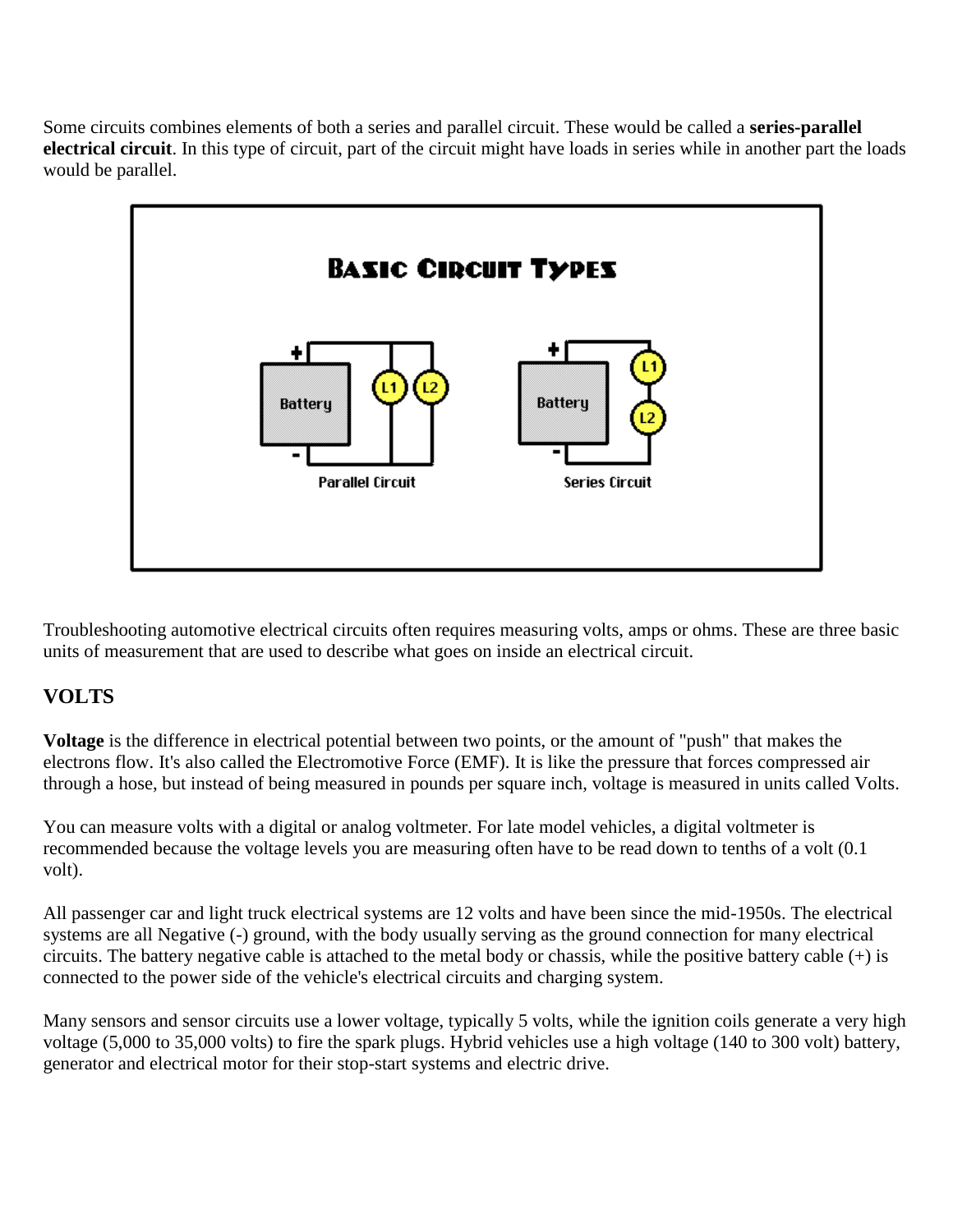

*Measuring battery voltage with a digital voltmeter.*

Use extreme caution when working around hybrid electrical components (which are usually color coded **ORANGE**, and avoid making contact with the ignition coils or spark plug wires when your engine is running to reduce the risk of being shocked. A shock from a spark plug wire can be painful, but not fatal because the current (amperage) is low. But a shock from a hybrid battery can be fatal!

# **AMPS**

**Current** is the amount or volume of electrons that flow through a conductor or a circuit. It is a measure of volume, and is specified in units called **amperes** or **amps**. The analogy with an air hose would be the number of cubic feet per minute of air passing through the hose. One amp is equal to 6.3 million trillion electrons (6.3 with 18 zeros after it) flowing past a point in one second! That's a lot of electrons, but a relatively small current in many automotive circuits. A starter, for example, can draw several hundred amps while cranking the engine.

Amps are measured with an ammeter, or a multimeter that has an amp function. Measuring amps usually requires using an inductive pickup that is clamped around a wire to measure the current flowing through it, though very small currents (100 milliamps or less) can often be measured directly through the meter itself without having to use an inductive pickup.

**Fuses** are used to protect electrical circuits from dangerous overloads that could cause them to overheat, melt or catch fire. Fuses are rated according to how many amps they can handle before the fuse blows and stops the flow of current through the circuit. A blown fuse, therefore, is often an indication of an overloaded circuit or a fault such as a short that is causing excessive current flow in the circuit. For more information, see the related article on [Power](http://www.aa1car.com/library/power_centers.htm)  [Centers: Relays & Fuses](http://www.aa1car.com/library/power_centers.htm)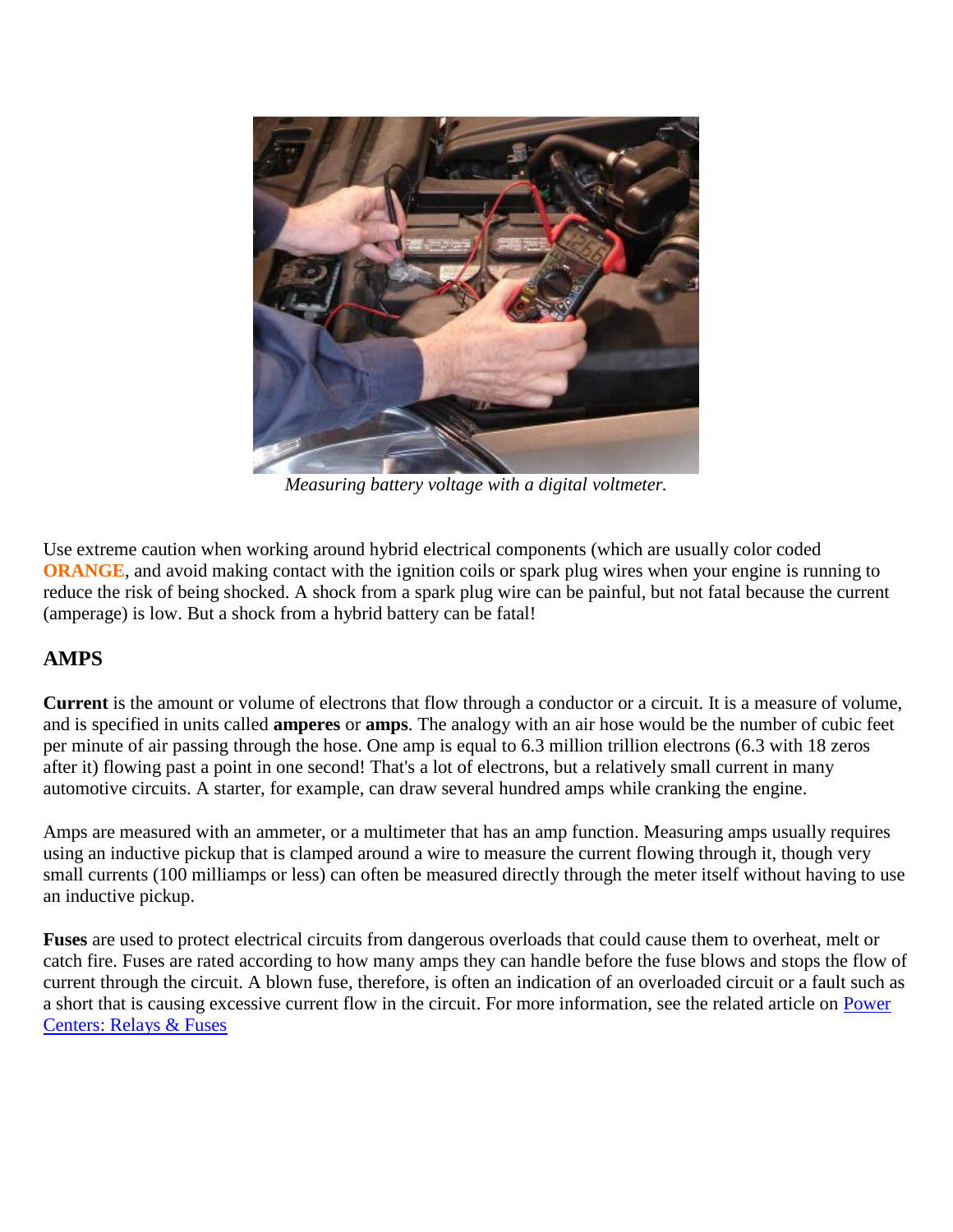

*Caution: If a fuse has blown, replace it one that has the SAME amp rating as the original. DO NOT substitute a replacement fuse with a higher amp rating as this may allow the circuit to overheat or suffer damage. And NEVER replace a blown fuse with a solid wire or conductor as this will prove no overload protection at all.*

# **Ohms**

**Electrical resistance** is the opposition to the flow of current, or the restriction that impedes the flow of electrons. Resistance is measured in units called **ohms**. The flow of air though a hose can be reduced by pinching it, by reducing the diameter of the hose or by holding your finger over the outlet. Likewise, current flow through a wire can be slowed or controlled by adding resistance. Resistance can be created by altering the composition of the material, by decreasing the size of the conductor or wire (smaller wire has more resistance than larger wire), or by adding heat (heat increases resistance).

Resistance is measured with an ohmmeter or a multimeter with an ohms function.

**Caution:** Do NOT attempt to measure resistance (ohms) in any circuit that has voltage or is on as this may damage the ohmmeter. Resistance is measured when the current is OFF.

# **OHMS LAW**

One volt equals the amount of force needed to push a one amp current through a circuit with a resistance of one ohm. This is Ohm's Law, and is named after the scientist who first figured it out. Ohms Law can be expressed in various ways: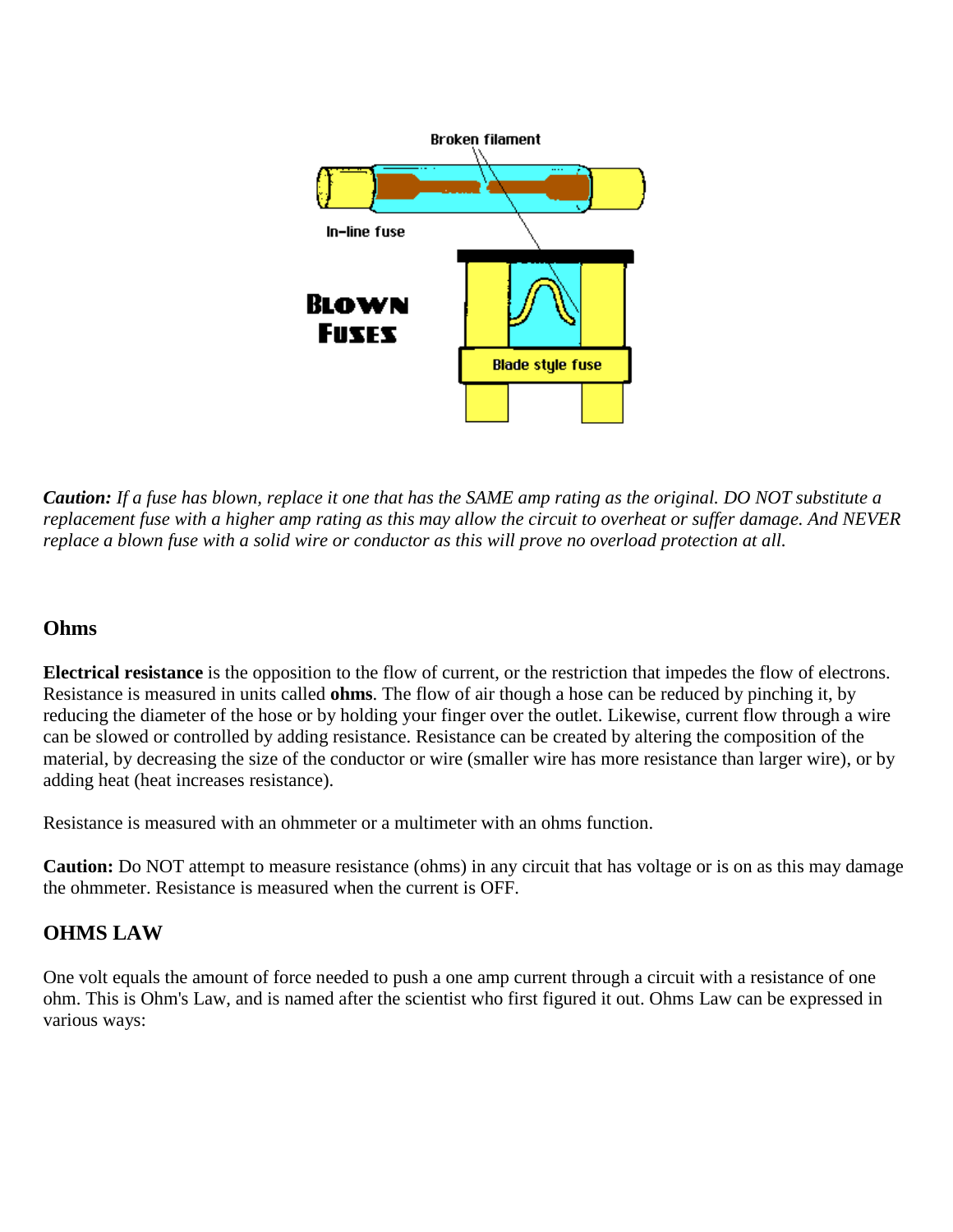Understanding Ohms Law and the relationships between volts,ohms and amps is the key to understanding electrical currents and what is happening inside an automotive electrical circuit. Ohms Law explains why high resistance in a circuit chokes off the current and causes a voltage drop. It also explains why an electrical short can cause a wire to rapidly overheat and burn because of a runaway current.

# **Common Problems in Automotive Electrical Circuits**

**Shorts** are a type of fault that can occur if the current traveling through an electrical circuit does not pass through the component powered by the circuit, but finds another path to ground. This can happen if a wire rubs against a sharp edge and shorts to ground, or the insulation on adjacent wires rubs through or is damaged allowing current in one wire to jump to an adjacent wire. A short can result in a runaway current because of reduced resistance in the circuit. This can cause a wire to rapidly overheat, possibly melting or burning the insulation around it and starting an electrical fire. A short will usually cause the circuit fuse to blow.

#### *Note: If a circuit has a blown fuse and a new fuse blows as soon as you replace it, the circuit most likely has a short.*

Shorts most often occur where wiring rubs against a sharp metal edge, as where wiring passes through a bulkhead, the firewall between the engine compartment and passenger compartment, or door or other body cavity. Rubber grommets are typically used to protect the wiring in places where the wiring passes through metal panels. But if the grommet is damaged or missing, the wiring my rub against a sharp edge and short out.

Shorts can also occur between adjacent wiring if the insulation around the wires is damaged or cracked. Insulation can become brittle with age and may crack or flake off the wiring, allowing the bare metal underneath to make electrical contact with adjacent wires or the body.

**Intermittent shorts** can occur when wires make intermittent contact as a result of temperature changes that cause metal to expand and contract, or as a result of vibration. Finding intermittent shorts can be difficult because the problem comes and goes. Wiggling and shaking wires, or blowing hot air on them with a hot air gun may be necessary to simulate the conditions that cause the short to occur.

Shorts can be repaired by wrapping exposed or damaged wiring with electrical tape, or replacing the damaged wiring.

**Opens** are another type of fault that can occur in automotive electrical circuits. An open is just what the name implies: an open in the wiring that stops the flow of current and kills the circuit. An open will not blow a fuse, but it will prevent the circuit from functioning. An open may occur if a wire breaks, a wiring connector is loose or unplugged, or severe corrosion inside an electrical connector has created so much resistance that current cannot flow through the circuit.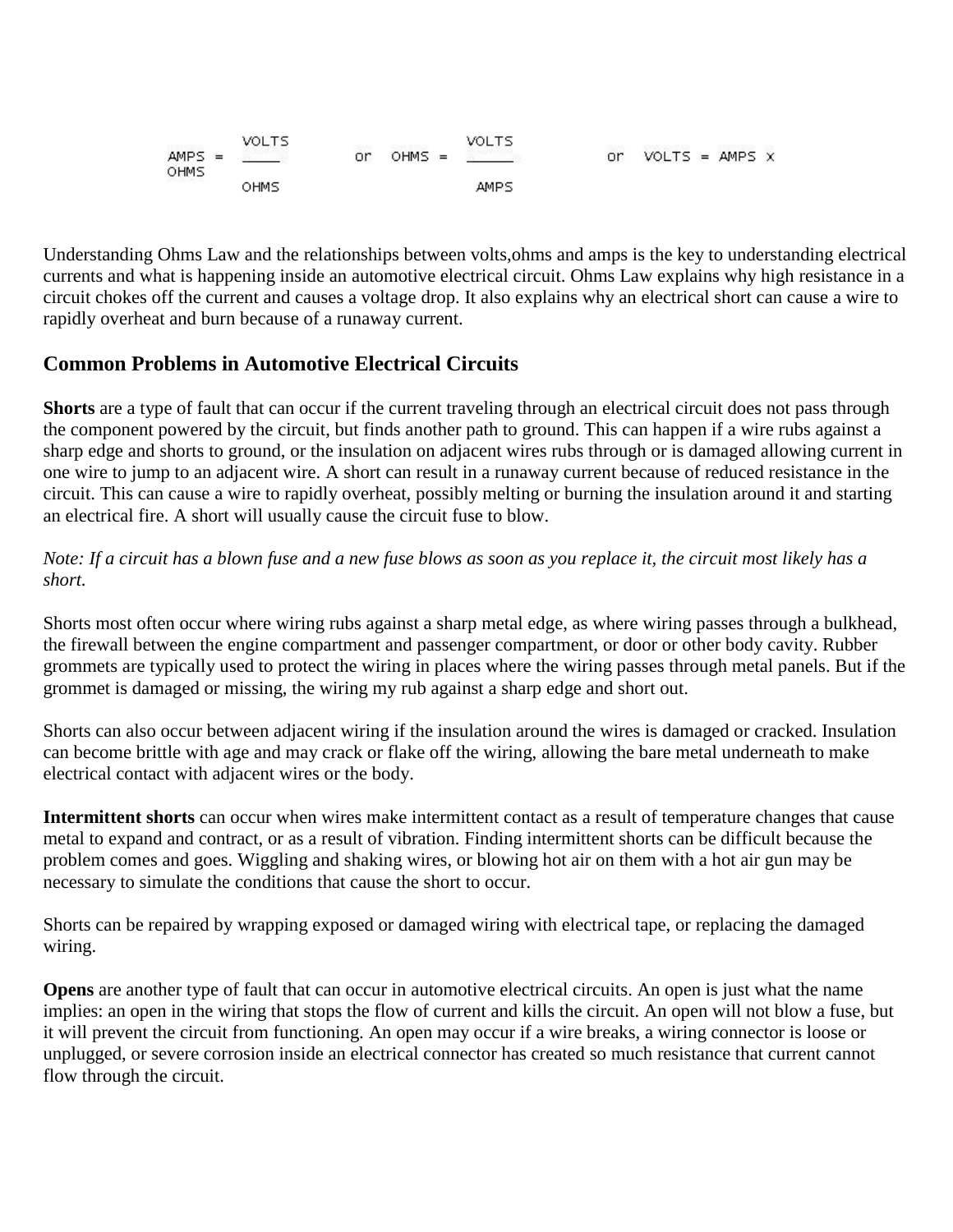Opens can also occur in electronic circuits if microcracks form in soldered connections or on printed circuit boards. The circuit may pass current normally when cold, but as it heats up and expands, the microcracks may open up causing an intermittent open.

**Overloads** are a condition that may occur in a circuit when an electric motor or other device experiences operating conditions that cause it to draw more current than normal. An example would be a temporary overload in the windshield wiper motor circuit if the wipers become jammed with ice or heavy snow. An overload may cause the circuit fuse to blow.

# **Some Specific Examples of Automotive Electrical Circuit Problems**

A common example of Ohms Law causing an electrical problem in your car or truck would be a loose or corroded battery cable. The poor connection creates electrical resistance that prevents the battery from delivering normal current flow to the vehicle's electrical system. This, in turn, may prevent the starter from cranking the engine fast enough to start it, or it may prevent the starter from working at all. The loose or corroded battery connection might also prevent the alternator from keeping the battery fully charged, causing the battery to run down.

Another example of Ohms Law in action would be a fuel pump circuit with a poor ground connection. The poor ground connection creates high resistance that reduces the current flowing through the fuel pump. This causes the pump to spin much slower than normal, causing a drop in fuel volume and pressure that may cause the engine to lose power or run roughly.

Low system voltage due to a low battery or low charging output can play havoc with a vehicle's electronic control modules. Many modules will not function normally if they are not being supplied with 12 volts of power. This, in turn, may cause various kinds of driveability or performance problems.

Corrosion is a common cause of high resistance in electrical circuits. Corrosion can be caused by moisture and oxidation that attacks electrical connectors and terminals in the electrical system. This is one reason why insurance companies total many vehicles that have been flooded. Once water gets into the wiring inside a vehicle, it can cause corrosion and numerous electrical problems down the road.

Vibration can also cause high resistance in electrical connectors and wiring. The motion the occurs when a vehicle is being driven can cause rubbing and microscopic wear in electrical connectors that are not properly supported. Over time, this can result in a poor electrical connection and circuit problems due to a crop in current within that circuit.

# **Measuring Voltage Drop to Find Electrical Problems**

A voltage drop occurs when current flows through a component in a circuit. The resistance created by the device produces a corresponding drop in voltage which can be calculated using Ohms Law if you know the resistance of the component and current flow.

### **VOLTAGE DROP = RESISTANCE x CURRENT**

You can measure voltage drop in a circuit or across a connection with a digital voltmeter. The voltmeter's leads are connected on either side of the circuit component or connection that is being tested. If a connection is loose or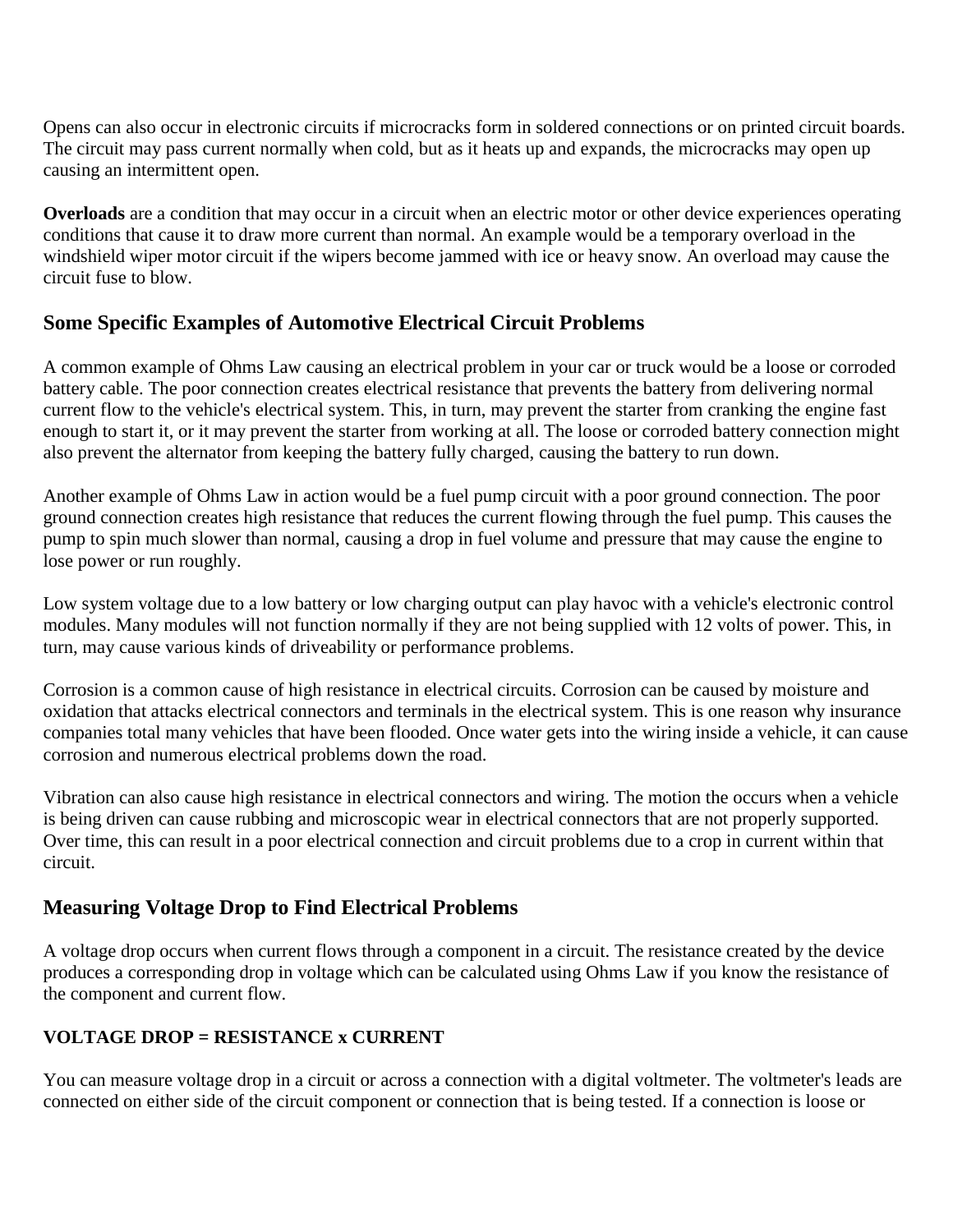corroded, it will create resistance in the circuit and restrict the flow of current causing an excessive voltage drop.

As a rule of thumb, a voltage drop MORE than one tenth volt (0.1v) across a low voltage or low amperage connection means trouble. Circuits that handle higher voltages or currents (such as the voltage output circuit for the charging system) can tolerate voltage drops up to half a volt (0.5 volts), but 0.1 volts or less is best.



Measuring voltage drop is an effective means to quickly pinpoint automotive electrical circuit problems such as loose or corroded connectors, wires, switches, etc. It's more accurate than just measuring voltage in a circuit or using a simple test light to see if there is power or not because it tells you if there is excessive resistance that might restrict the current in the circuit.

# **Automotive wiring Diagrams**

Vehicle manufacturers publish wiring diagrams for all of the various electrical circuits in the vehicles they make. These may be obtained from the **[Vehicle Manufacturer Technical Websites](http://www.aa1car.com/library/oemwebsites.htm)** or from an automotive aftermarket source such as AlldataDIY for a small fee. Having the correct wiring diagram is an absolute must for troubleshooting electrical circuit problems.

Wiring diagrams use symbols (see below) to identify various circuit components. Individual circuits are usually numbered, and the wires in the circuits are color-coded to make identification easier. When there is a two-color code for a wire, it means the wire is one color and there is a colored stripe of a different color on that same wire.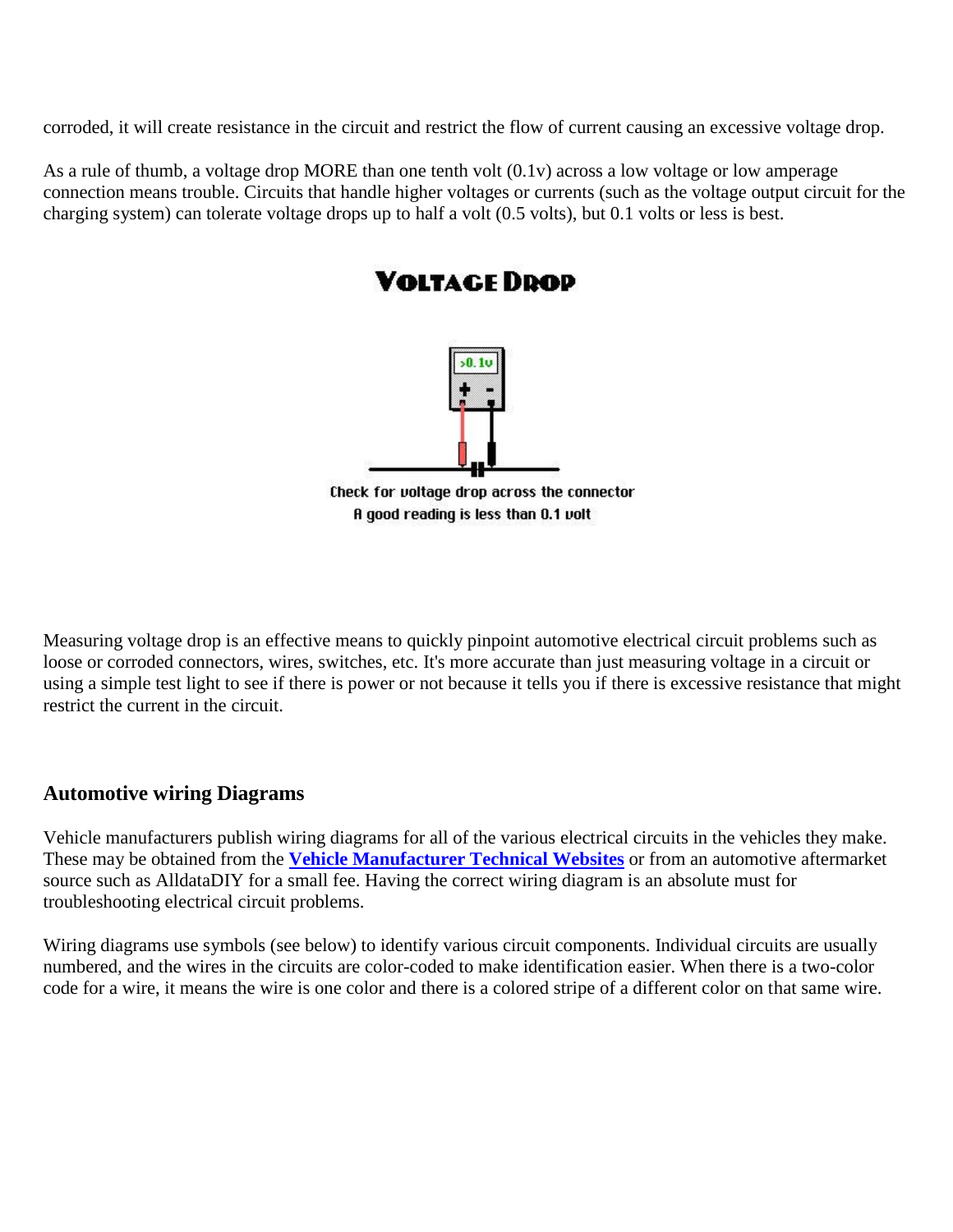